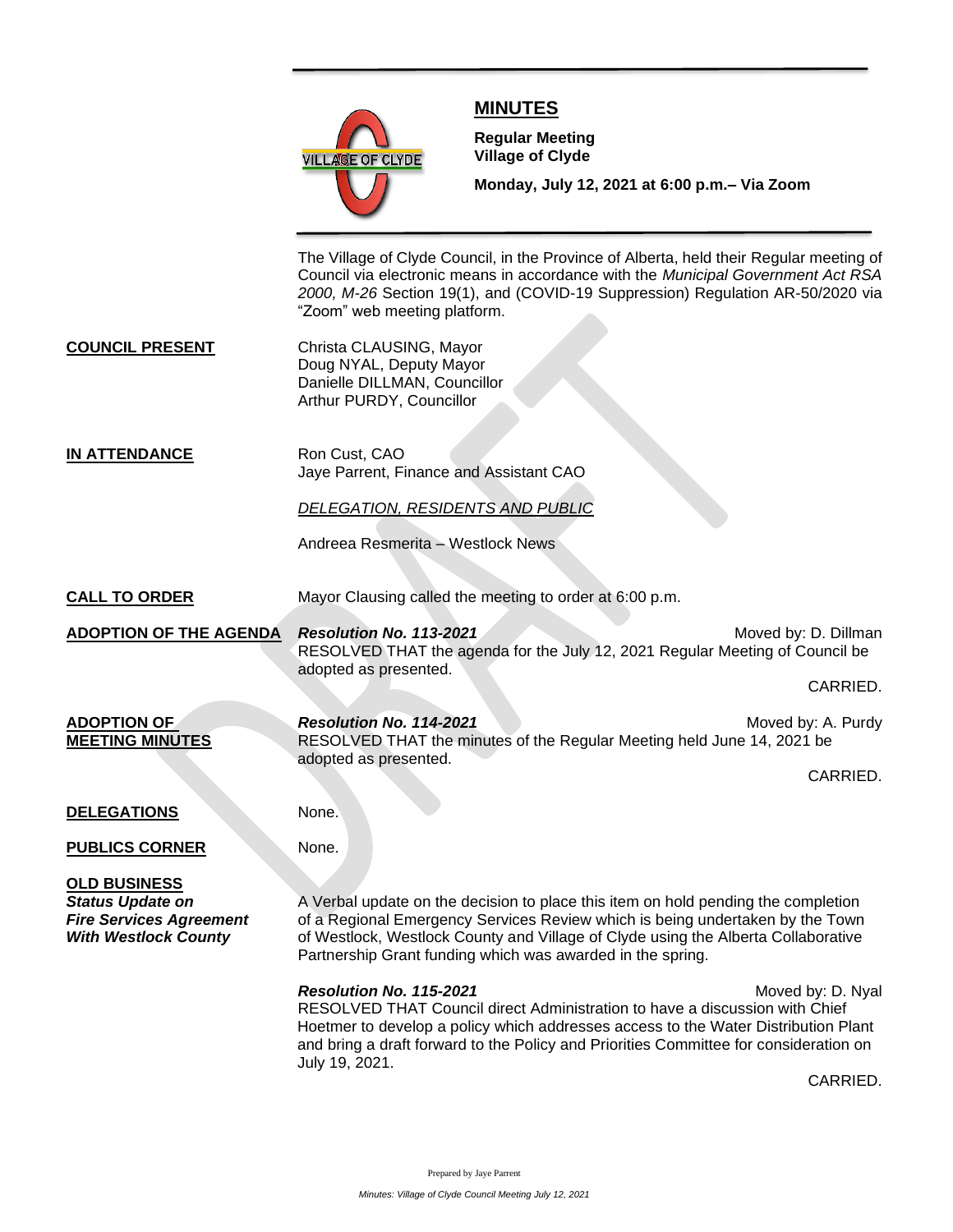| <b>NEW BUSINESS</b>                                                                                  |                                                                                                                                                                                                                                                                                                                                                                                                                  |                      |
|------------------------------------------------------------------------------------------------------|------------------------------------------------------------------------------------------------------------------------------------------------------------------------------------------------------------------------------------------------------------------------------------------------------------------------------------------------------------------------------------------------------------------|----------------------|
| <b>Resignation of</b><br><b>Councillor Dvernichuk</b>                                                | Resolution No. 116-2021<br>RESOLVED THAT Council accept the CAO's report on the resignation letter<br>received on June 22, 2021 from Councillor Dvernichuk as information.                                                                                                                                                                                                                                       | Moved by: D. Nyal    |
|                                                                                                      |                                                                                                                                                                                                                                                                                                                                                                                                                  | CARRIED.             |
| RFD 2021-07-01<br><b>Committee and External</b><br><b>Agency Appointments</b>                        | Resolution No. 117-2021<br>RESOLVED THAT Council amend the current Council Committee and external<br>Agency Appointments to replace former Councillor Dvernichuk with appointed<br>members to the committees as follows:<br>- Regional Economic Development Committee - Deputy Mayor Nyal<br>- Yellowhead Regional Libraries - Councillor Purdy<br>- Municipal Planning Commission - Councillor Dillman          | Moved by: D. Dillman |
|                                                                                                      |                                                                                                                                                                                                                                                                                                                                                                                                                  | CARRIED,             |
| RFD 2021-07-02<br><b>Municipal Affairs</b><br><b>Accountability Program</b><br><b>Audit Findings</b> | Resolution No. 118-2021<br>Moved by: D. Nyal<br>RESOLVED THAT Council receive the report on the Municipal Affairs Accountability<br>Program Audit and direct Administration to develop and submit and action plan<br>remedying any of the noted items which will be brought forward at the August 9 <sup>th</sup> ,<br>2021 Regular Meeting of Council for approval prior to submission to Municipal<br>Affairs. |                      |
|                                                                                                      |                                                                                                                                                                                                                                                                                                                                                                                                                  | CARRIED.             |
| RFD 2021-06-03<br><b>Safety Codes Audit Report</b>                                                   | Resolution No. 119-2021<br>Moved by: D. Nyal<br>RESOLVED THAT Council receive the report Safety Codes Council Audit Report<br>and direct Administration to develop and submit an action plan remedying any of the<br>noted items which will be brought forward at the August 9, 2021 Regular Meeting of<br>Council for approval prior to submission to the Safety Codes Council.                                 |                      |
|                                                                                                      |                                                                                                                                                                                                                                                                                                                                                                                                                  | CARRIED.             |
| <b>Report on Peace Officer</b><br><b>Services for June 2021</b>                                      | Resolution No. 120-2021<br>RESOLVED THAT Council receive the Report on Peace Officer activities for June<br>2021 as presented.                                                                                                                                                                                                                                                                                   | Moved by: D. Nyal    |
|                                                                                                      |                                                                                                                                                                                                                                                                                                                                                                                                                  | CARRIED.             |
| RFD 2021-07-04<br><b>Phase One Report On</b><br><b>South Railway Properties</b>                      | Resolution No. 121-2021<br>RESOLVED THAT Council receive the Phase I Environmental Site Assessment<br>on the South Railway Properties for information as presented.                                                                                                                                                                                                                                              | Moved by: D. Nyal    |
|                                                                                                      |                                                                                                                                                                                                                                                                                                                                                                                                                  | CARRIED.             |
| RFD 2021-07-05<br><b>Phase One Report On</b><br><b>North Railway Properties</b>                      | Resolution No. 122-2021<br>RESOLVED THAT Council receive the Phase I Environmental Site Assessment<br>on the North Railway Properties for information as presented.                                                                                                                                                                                                                                              | Moved by: D. Nyal    |
|                                                                                                      |                                                                                                                                                                                                                                                                                                                                                                                                                  | CARRIED.             |
| RFD 2021-07-06<br>Land Use Bylaw 2008-10<br><b>Amendment Bylaw</b><br>2021-07-01                     | Resolution No. 123-2021<br>Moved by: D. Nyal<br>RESOLVED THAT Council complete first reading of the Land Use Bylaw<br>Amendment Bylaw 2021-07-01, and further direct Administration to schedule a<br>Public Hearing on this matter on August 9, 2021.                                                                                                                                                            |                      |
|                                                                                                      |                                                                                                                                                                                                                                                                                                                                                                                                                  | CARRIED.             |
|                                                                                                      | Resolution No. 124-2021<br>RESOLVED THAT Council request that Administration bring a subdivision proposal<br>forward to Council which clearly identifies Pembina School Division property, a utility<br>right of way, driveway access, private property and potential for consolidations for<br>discussion and consideration at a future Policy and Priorities meeting.                                          | Moved by: D. Nyal    |

CARRIED.

Prepared by Jaye Parrent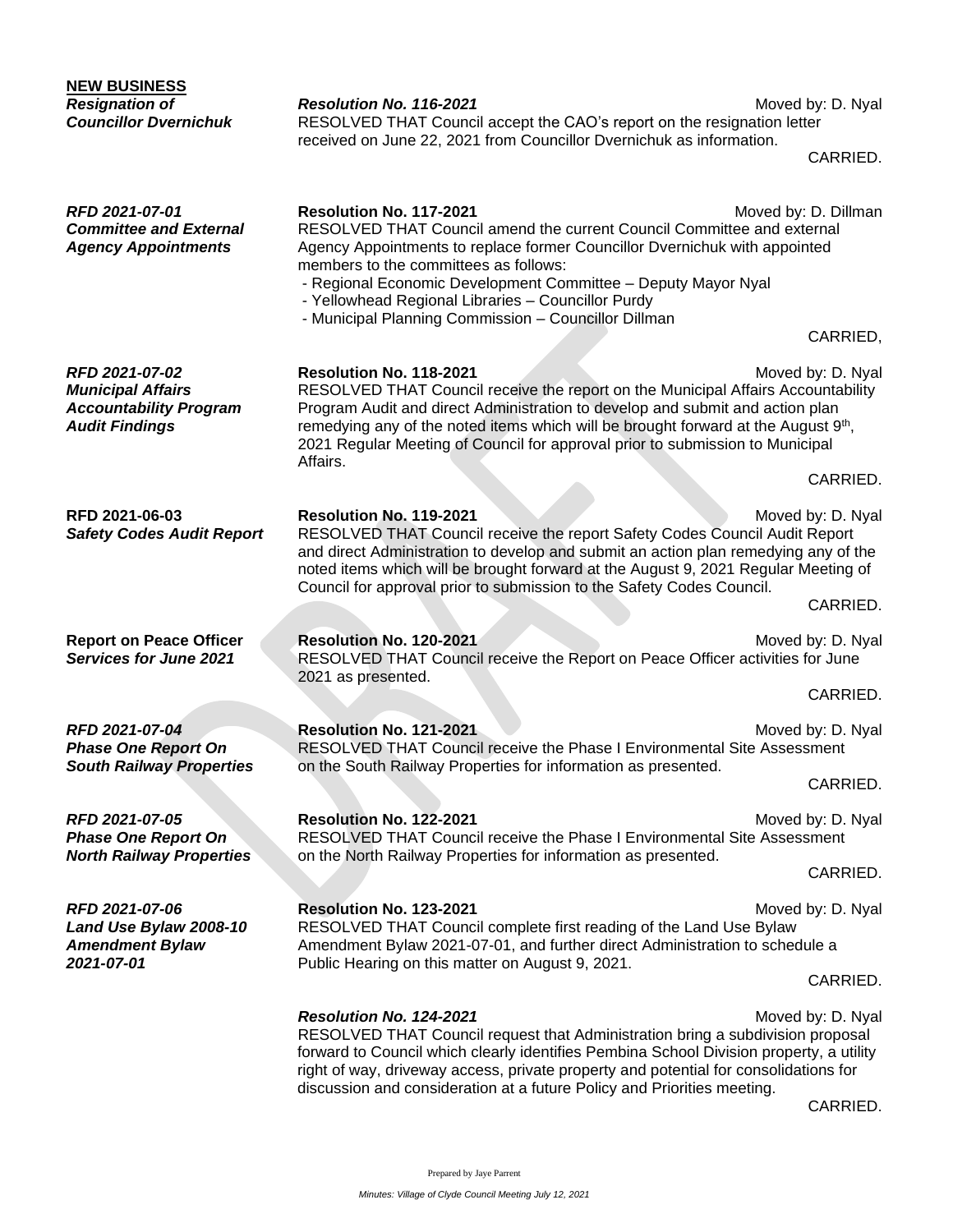| RFD 2021-07-07<br><b>Public Works Foreman</b><br><b>Job Description and Duties</b> | Resolution No. 125-2021<br>RESOLVED THAT Council adopt the Public Works Foreman Job Description and<br>Duties List as presented.                                                                                                                                                                                                                                                                                                                                                                      | Moved by: D. Dillman                   |  |
|------------------------------------------------------------------------------------|-------------------------------------------------------------------------------------------------------------------------------------------------------------------------------------------------------------------------------------------------------------------------------------------------------------------------------------------------------------------------------------------------------------------------------------------------------------------------------------------------------|----------------------------------------|--|
|                                                                                    |                                                                                                                                                                                                                                                                                                                                                                                                                                                                                                       | CARRIED.                               |  |
| <b>CLOSED SESSION</b>                                                              | <b>Resolution No. 126-2021</b><br>RESOLVED THAT Village of Clyde Council enter into to Closed Session under<br>FOIPP Section 24 - Advice from Officials regarding Formal Village of Clyde Landfill<br>Site, FOIPP Section 16(1) - Contract Negotiations, Potential Loss or Gain of a Party<br>regarding - WRWSC Administration Contract 2022-2026, FOIPP Section 24 -<br>Advice from Officials- CAO Dialogue and FOIPP Section 24 - Advice from Officials-<br>Re: WRWSC Proposed Bylaw 21 at 7:11 pm. | Moved by: D. Nyal                      |  |
|                                                                                    |                                                                                                                                                                                                                                                                                                                                                                                                                                                                                                       | CARRIED.                               |  |
|                                                                                    | Resolution No. 127-2021<br>RESOLVED THAT Village of Clyde Council return to an open meeting at 8:01 pm.                                                                                                                                                                                                                                                                                                                                                                                               | Moved by: D. Nyal<br>CARRIED.          |  |
|                                                                                    | Resolution No. 128-2021<br>RESOLVED THAT Council direct Administration to proceed with the investigation of<br>a setback noted in Section 13 of the Subdivision Development Regulation.                                                                                                                                                                                                                                                                                                               | Moved by: D. Nyal<br>CARRIED.          |  |
|                                                                                    | Resolution No. 129-2021<br>RESOLVED THAT Council direct Administration to sign the Westlock Regional<br>Water Services Administrative Center Contract and forward the document to the<br>Commission Manager for execution.                                                                                                                                                                                                                                                                            | Moved by: D. Dillman                   |  |
|                                                                                    |                                                                                                                                                                                                                                                                                                                                                                                                                                                                                                       | CARRIED.                               |  |
|                                                                                    | Resolution No. 130-2021<br>Moved by: D. Dillman<br>RESOLVED THAT Council accept the information of the Westlock Regional Water<br>Services Commission proposed Bylaw 21 as presented and will review the bylaw at<br>the Policy and Priorities Committee meeting on July 19, 2021.                                                                                                                                                                                                                    |                                        |  |
|                                                                                    |                                                                                                                                                                                                                                                                                                                                                                                                                                                                                                       | CARRIED.                               |  |
| <b>FINANCIALS</b>                                                                  | Resolution No. 131-2021<br>RESOLVED THAT Council accept the June 2021 Bank Reconciliation, June 2021<br>accounts payable Cheque list and June 30, 2021 Year to Date Trial Balance as<br>presented.                                                                                                                                                                                                                                                                                                    | Moved by: D. Nyal                      |  |
|                                                                                    |                                                                                                                                                                                                                                                                                                                                                                                                                                                                                                       | CARRIED.                               |  |
| <b>CAO REPORTS</b>                                                                 | Resolution No. 132-2021<br>RESOLVED THAT Council accept the Action List for June 2021 as presented.                                                                                                                                                                                                                                                                                                                                                                                                   | Moved by: D. Dillman<br><b>CARRIED</b> |  |
|                                                                                    | Resolution No. 133-2021<br>RESOLVED THAT Council accept the CAO Verbal Report for June 2021 as<br>presented.                                                                                                                                                                                                                                                                                                                                                                                          | Moved by: D. Dillman<br><b>CARRIED</b> |  |
| <b>MEETINGS AND ITEMS</b><br><b>FORTHCOMING</b>                                    | Policy and Priorities Committee - July 19, 2021                                                                                                                                                                                                                                                                                                                                                                                                                                                       |                                        |  |
| <b>COUNCIL AGENDA AND</b><br><b>REQUEST FOR DECISIONS</b>                          | None.                                                                                                                                                                                                                                                                                                                                                                                                                                                                                                 |                                        |  |

Prepared by Jaye Parrent